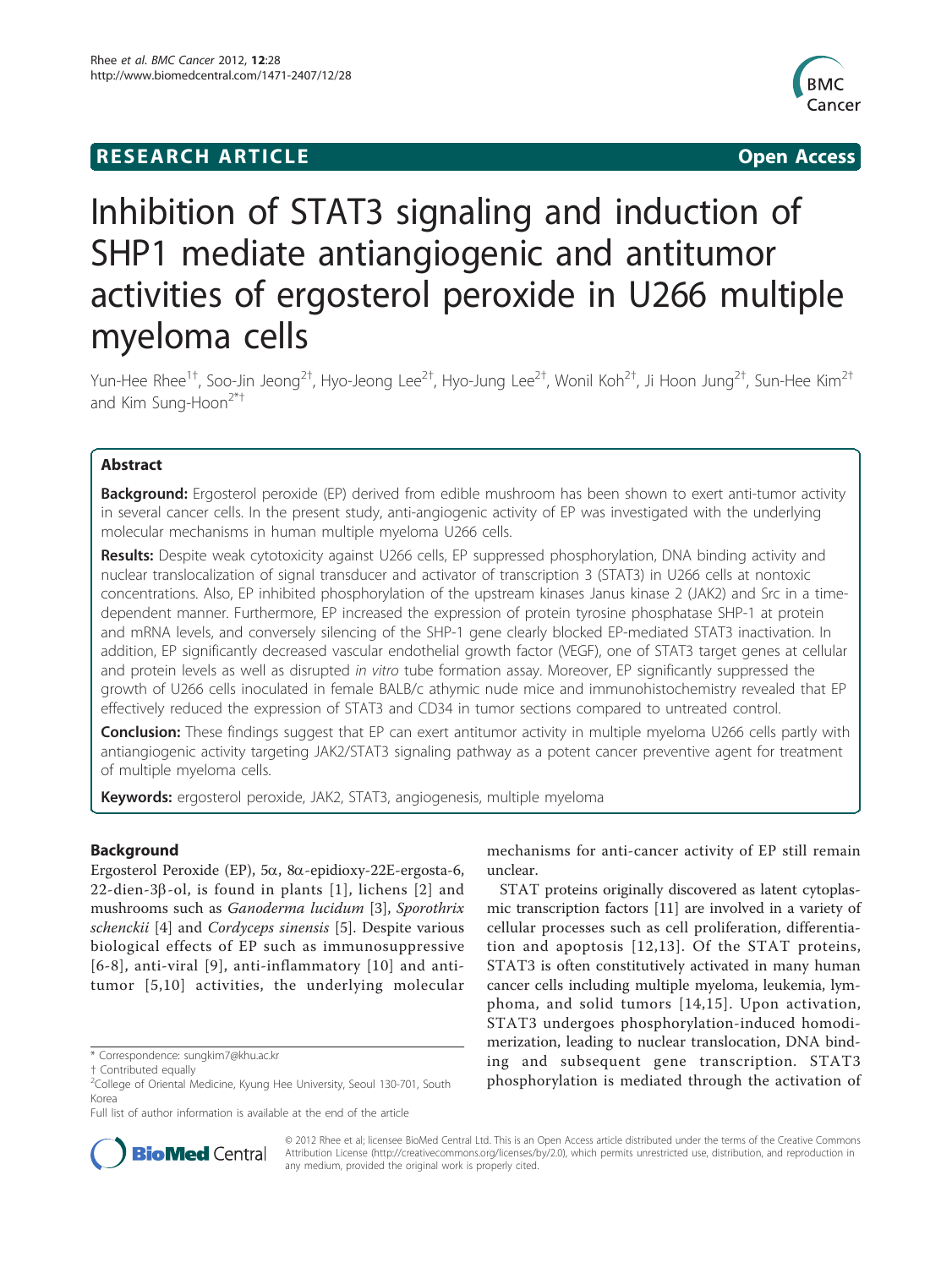non-receptor protein tyrosine kinases Janus activated kinases (JAKs) and c-Src [\[16](#page-9-0)].

STAT3 participates in oncogenesis through up-regulation of genes encoding apoptosis inhibitors such as bcl $x_L$ , bcl-2, and survivin [[15\]](#page-9-0). Also, recent studies reported the evidences that STAT3 is involved in the regulation of angiogenesis through modulation of VEGF, a key regulator of angiogenesis [[17-19\]](#page-9-0). In this regards, we investigated anti-angiogenic effect of EP in association with JAK2/STAT3 pathway and STAT3 related VEGF expression in U266 cells in vitro and mouse xenograft model.

# Methods

# Isolation of ergosterol peroxide (EP)

EP was isolated according to the Krzyczkowski's method as previously described [[20](#page-9-0)].

# Cell culture

U266 (multiple myeloma), SCC4 (head and neck squamous cell carcinoma), DU145 (prostate cancer), and MDA-MB-231 (breast cancer) cells were obtained from American Type Culture Collection (ATCC) (Rockville, MD) and maintained in RPMI 1640 supplemented with 10% FBS and antibiotics. Human umbilical vein endothelial cells (HUVECs) were isolated from fresh human umbilical cord vein by collagenase treatment as described previously [[21\]](#page-9-0). The cells were maintained in in EBM-2 containing 2% FBS, 0.04% hydrocortisone, 0.4% hFGF-B, 0.1% VEGF, 0.1% IGF-1, 0.1% ascorbic acid, 0.1% hEGF, 1% GA-1000, and 1% Heparin (Walkersville, MD)

# Cytotoxicity assay

The cytotoxic effect of EP was evaluated by 3-(4, 5 dimethylthiazol-2-yl)-2, 5-diphenyltetrazolium bromide (MTT) assay. U266 cells were seeded onto 96-well microplate at a density of  $1 \times 10^4$  cells/well and treated with various concentrations of EP (0, 6.25, 12.5, 25 or 50  $\mu$ M) for 24 h. The culture medium was removed after centrifuging the plate and MTT solution (1 mg/ml) was added to each well until formazan was constituted. MTT lysis solution (20% SDS and 50% dimethylfermamide) was added to dissolve formazan and optical density (OD) was measured using microplate reader (Tecan Austria GmbH, Grödig, Austria) at 570 nm. Cell viability was calculated as a percentage of viable cells in EP-treated group versus untreated control by following equation.

 $Cell$  viability  $(\%) = [OD (EP) - OD (Blank)] / [OD (Control) - OD (Blank)] \times 100$ 

#### Western blotting

Cells lysates were prepared using lysis buffer [50 mM Tris (pH 7.4), 300 mM NaCl, 5 mM EDTA (pH 8.0), 0.5% Triton X-100, 1 mM aprotinin, 1 mM leupeptin, 1 mM pepstatin, 10 mM iodoacetamide, 2 mM phenylmethylsulfonyl fluoride (PMSF), and 1 mM  $NaVO<sub>4</sub>$ ] and centrifuged at 14, 000  $\times$  g for 10 min at 4°C. Protein samples were collected, separated onto 10-12% SDS-PAGE gels and electrotransferred to a nitrocellulose membrane. The membranes were blocked in 5% nonfat skim milk, probed with primary antibodies for STAT3, phospho-STAT3<sup>Y705</sup>, JAK2, phospho-JAK2<sup>Y1007/1008</sup>, Src, phospho-Src<sup>Y416</sup> (Cell Signaling, Danvers, MA), SHP-1, VEGF (Santa Cruz Biotechnology, Santa Cruz, CA) and  $\beta$ -actin (Sigma, St. Louis, MO) at 4°C for overnight, and then exposed to HRP-conjugated secondary antibodies at room temperature for 2 h. Protein expression was detected by using enhanced chemiluminescence (ECL) kit (Amersham Pharmacia, Piscataway, NJ).

# Electrophoretic mobility shift assay (EMSA) for STAT3- DNA binding

The STAT3-DNA binding was analyzed by electrophoretic mobility shift assay (EMSA) using a  $^{32}P$ -labeled high-affinity sis-inducible element (hSIE) probe (5'- CTTCATTTCCCGTAAATCCCTAAAGCT-3' and 5'- AGCTTTAGGGATTTACGG GAAA TGA-3') as previously described [[22\]](#page-9-0). Briefly, nuclear extracts were incubated with the hSIE probe and the protein-DNA complexes were separated onto 5% native polyacrylamide gels. The gels were dried, and the radioactive bands were quantitated with Storm 820 and Imagequant software (Amersham Pharmacia, Piscataway, NJ).

# RT-PCR analysis

Total RNA was extracted by using Trizol reagent (Invitrogen) according to the manufacturer's instructions. cDNA was synthesized from 1 μg of total RNA and subjected to PCR reaction by using Superscript One Step reverse transcription-PCR (RT-PCR) kit (Invitrogen). The PCR conditions were 30 cycles of 94°C for 15 s, 55°C for 30 s, and 72°C for 1 min. The primer sequences were as follows: SHP-1 (forward primer 5'-AAT GCG TCC CAT ACT GGC CCG A-3'; reverse primer 5'-CCC GCA GTT GGT CAC AGA GT-3'), and GAPDH (forward primer 5'-TCA CCA TCT TCC AGG AGC GA-3'; reverse primer 5'-CAC AAT GCC GAA GTG GTG GT-3').

# siRNA transfection

siRNA oligonucleotides for SHP-1 (SantaCruz biotechnology, SantaCruz, CA) were transfected by using LipofectAMINE transfection reagent (Invitrogen, Carlsbad, CA) according to manufacturer's protocols.

#### Enzyme- linked immunosorbent assay (ELISA) for VEGF

U266 cells were seeded onto 6-well plates at a density of  $1 \times 10^6$  cells/well and treated with 25 µM EP. The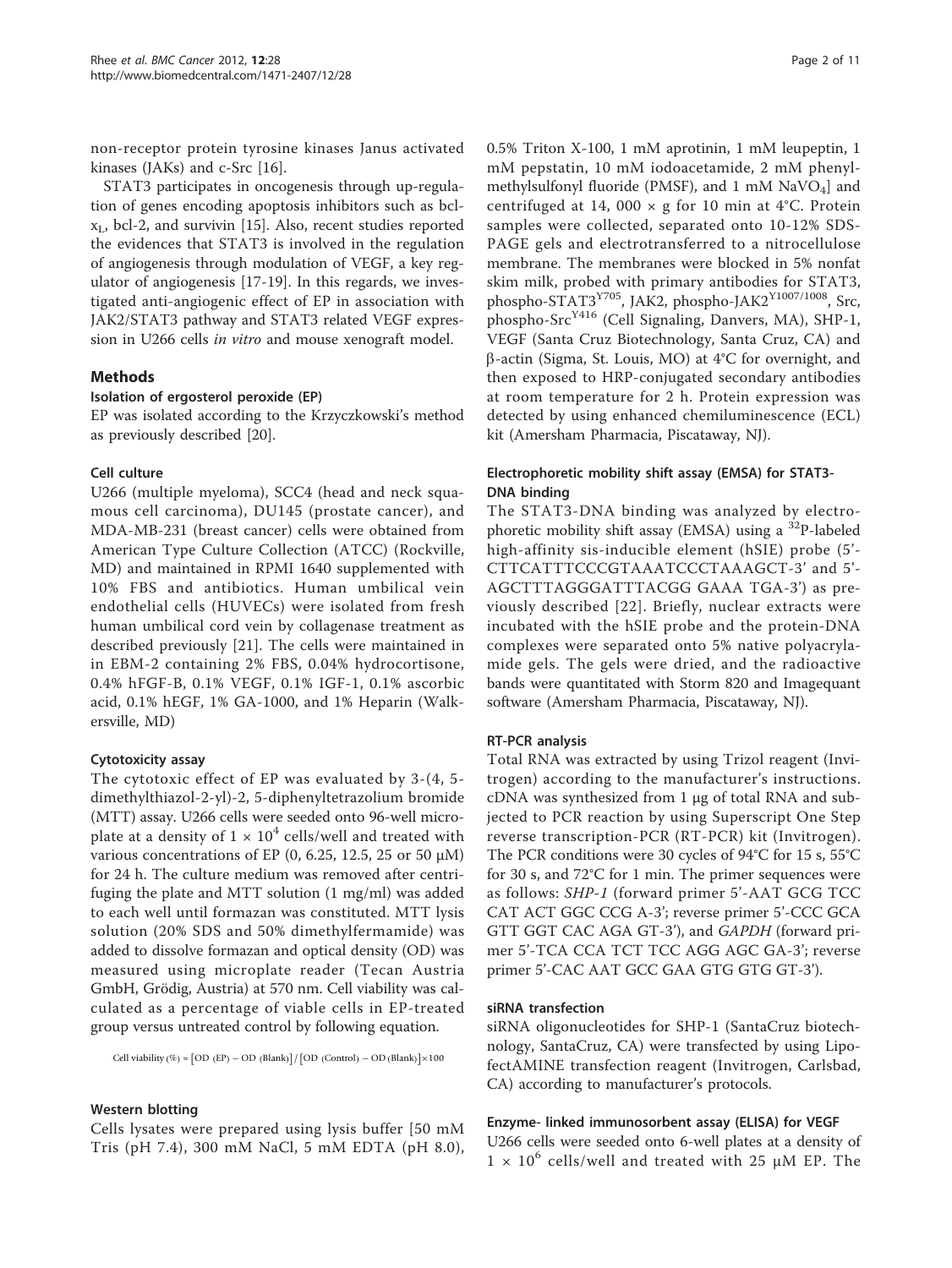VEGF levels in the supernatant were measured by using a Quantikine VEGF ELISA kit (R&D systems, Minneapolis, MN) according to manufacturer's protocols.

#### In vitro tube formation assay

Tube formation assay was performed on Matrigel (Becton Dickinson Labware, Bedford, MA) as described previously [\[23\]](#page-9-0). In brief, human umbilical vein endothelial cells (HUVECs)  $(3 \times 10^4 \text{ cells/well})$  were seeded onto Matrigel-coated 24-well plates and treated with VEGF (20 ng/ml) in the absence or presence of EP (0, 10 or 25 μM) for 6 h. Cells were fixed with 2% paraformaldehyde and stained with 2% crystal violet. Tube formation was observed under an Axiovert S 100 light microscope (Carl Zeiss, Weimar, Germany) and counted in randomly selected areas using NIH Scion image program.

#### Mouse xenograft model

Six-week-old female athymic nude mice were purchased from Jung Ang lab animal (Seoul, Republic of Korea) and maintained under conventional conditions. U266 cells (2  $\times$  10<sup>6</sup> cells) were mixed with Matrigel (Becton Dickinson, 50%, in 100 μl) and injected subcutaneously on the right flank of the mice. After 5 days of inoculation, the mice  $(n = 5/$ group) were given intraperitonial (i.p) injection of EP at 100 mg/Kg in 2% tween-80, or bortezomib i.p. 0.25 mg/kg in PBS every 2 or 3 days. Control mice were administered the solvent vehicle. Tumor volume was measured every other day with caliper and calculated according to the formula;  $V =$ 0.25 $a^2b$ , where a is the smallest superficial diameter and b is the largest superficial diameter.

#### Immunohistochemistry

The animals were sacrificed 20 days after U266 inoculation, and tumors were immediately removed, fixed in 4% paraformaldehyde, paraffin-embedded, and sectioned at 4 μm. Immunohistochemical staining for phospho-STAT3(Cell Signaling Technology, Danvers, MA), CD 34 (microvessel marker, Abcam, Boston, MA) and TUNEL (Calbiochem, Darmstadt, Germany) was performed and detected by DAB substrate staining (brown).

#### Statistical analysis

All values were expressed as means ± S.D. Data were analyzed by one-way analysis of variance (ANOVA) and by student's t-test (Sigma plot®, San Rafael, CA, USA).

#### Results

# Ergosterol peroxide suppresses STAT3 activation in U266 cells

STAT3 is implicated in cell survival and growth in multiple myeloma cells [\[14](#page-9-0)]. In light of this event, we examined whether EP can modulate the constitutive activation of STAT3 in U266 cells. EP significantly inhibited the constitutive activation of STAT3 in timeand dose-dependent manners (Figure [1A](#page-3-0) and [1B](#page-3-0), respectively). Tyrosine phosphorylation of STATs causes their dimerization and translocation to the nucleus, where they bind to DNA and regulate gene transcription [[22](#page-9-0)]. Furthermore, we evaluated whether EP can affect on constitutive STAT3 activation in other cancer cell lines. SCC4 (head and neck squamous cell carcinoma), DU145 (prostate cancer), and MDA-MB-231 (breast cancer) cells expressing constitutive STAT3 were treated with or without EP. As shown in Figure [1C](#page-3-0), EP inhibited STAT3 activation without affecting total STAT3 level. Consistent with the results of Western blotting in Figure [1A](#page-3-0) and [1B](#page-3-0), gel shift assay showed that EP clearly inhibited the STAT3 DNA-binding activity in time- and dose-dependent manners (Figure [1D](#page-3-0) and [1E](#page-3-0), respectively).

# Ergosterol peroxide suppresses JAK2 and Src in U266 cells

STAT3 is activated by soluble tyrosine kinases JAKs [[24\]](#page-9-0). Effect of EP was measured on the activation of JAK2 by Western blotting. EP suppressed the phosphorylation of JAK2 in a time-dependent manner (Figure [2A\)](#page-4-0), while it did not change the level of JAK1 (data not shown). The Src is another tyrosine kinase family to activate STAT3 signaling [[16](#page-9-0)]. EP also decreased the phosphorylation of Src in a time-dependent manner (Figure [2B](#page-4-0)). These results indicate that EP inactivates the upstream kinases JAK2 and Src of STAT3 in U266 cells.

# Ergosterol peroxide enhances expression of SHP-1 in U266 cells

Non-transmembrane protein tyrosine phosphatases (PTPs) play important roles in the negative regulation of the JAK/STAT signaling [[25\]](#page-9-0). Thus, we investigated whether PTPs are involved in EP-mediated STAT3 inactivation using a PTP inhibitor sodium pervanadate. As shown in Figure [3A](#page-5-0), pervanadate reversed EP-induced STAT3 inactivation in a dose-dependent manner, indicating the important role of PTP(s) in EP induced STAT3 inactivation in U266 cells.

Since SHP-1 is a PTP expressed most abundantly in hematopoietic cells [[26,27](#page-9-0)], the effect of EP on the expression of SHP-1 was examined. EP enhanced SHP-1 protein expression in time- and dose-dependent manners (Figure [3B](#page-5-0) and [3C](#page-5-0)). Consistently, EP increased the expression of SHP-1 at the mRNA level in a timedependent manner (Figure [3D](#page-5-0)). Conversely, EPmediated SHP-1 was reduced in a time course by the removal of EP containing media, indicating that SHP-1 expression by EP is reversible (Figure [3E](#page-5-0)). Furthermore,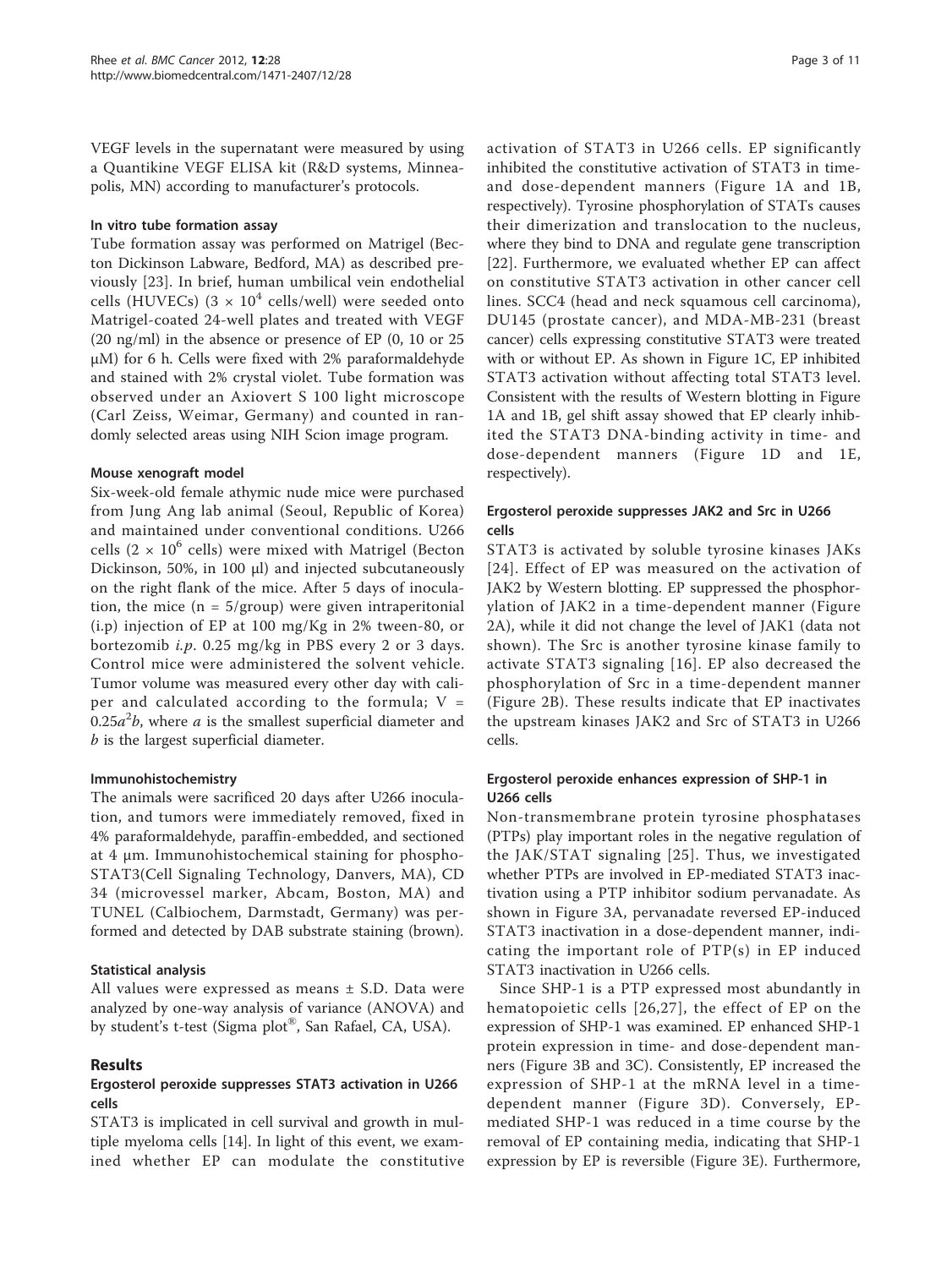<span id="page-3-0"></span>

blocking SHP-1 using its specific siRNA clearly abolishes the ability of EP to inhibit STAT3 while scrambled siRNA had no effect on the expression (Figure [3F](#page-5-0)). Taken together, these results showed evidence that SHP-1 plays a critical role in the suppression of STAT3 phosphorylation by EP.

# Ergosterol peroxide (EP) exerts anti-angiogenic activity in vitro

Cytotoxicity of EP against U266 cells were determined by MTT assay. U266 cells were treated with various concentrations of EP (0, 6.25, 12.5, 25 or 50  $\mu$ M) for 24 h. As shown in Figure [4A,](#page-6-0) EP had no significant cytotoxic effect in U266 cells. STAT3 contributes to angiogenic regulation by inducing VEGF expression [[28](#page-9-0),[29](#page-9-0)]. Thus, VEGF protein expression was analyzed at the cellular and protein levels in EP-treated cells. EP suppressed protein expression of VEGF in a timedependent manner by Western blotting (Figure [4B\)](#page-6-0).

Consistently, secretion of VEGF was significantly inhibited by EP treatment in time- and dose-dependent manners by ELISA (Figure [4C](#page-6-0) and [4D](#page-6-0), respectively).

To further confirm the anti-angiogenic activity of EP, in vitro tube formation assay was conducted using HUVECs treated either with or without VEGF in the absence or presence of EP. As shown in Figure [4E](#page-6-0), no tube formation was observed in untreated cells, while clear tube formation was exhibited in VEGF-treated control. Notably, EP treatment inhibited VEGF-induced tube formation in a dose-dependent manner. Then, we tested whether EP can affect VEGF-mediated STAT3 activation in HUVECs. As shown in Figure [4F](#page-6-0), VEGF treatment clearly enhanced phosphorylation of STAT3 in HUVECs, which was supported by Ebrahem's evidences [[30](#page-9-0)]. In contrast, total STAT3 levels were not significantly changed by the treatment of VEGF and/or EP (Figure [4F\)](#page-6-0).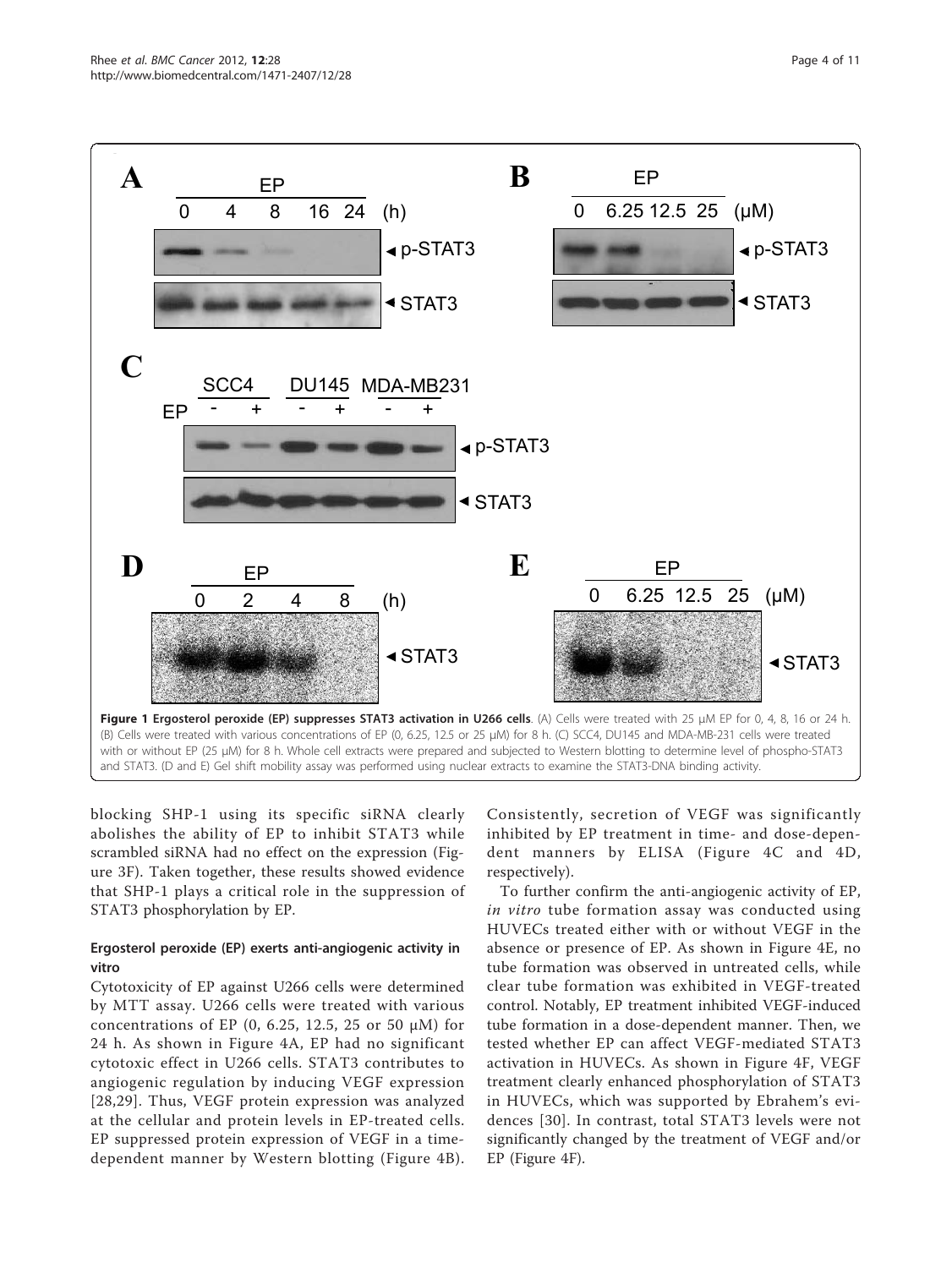<span id="page-4-0"></span>

Ergosterol peroxide exerts anti-tumor activity in vivo

To confirm the anti-tumor efficacy of EP, U266 cells were subcutaneously inoculated into BALB/c athymic nude mice in the flank area, and starting after 5 days injection, the mice were administered EP or bortezomib (a positive control) every 2-3 day with intraperitonial  $(i.$ p.) injection. Tumor growth was monitored every other day for 20 days. Tumor volumes in EP- or bortezomibtreated groups were decreased compared with untreated control (Figure [5A](#page-7-0)) without significant body weight loss in EP-treated group (Figure [5B\)](#page-7-0).

Consistently, immunohistochemistry showed that EP treatment reduced the expression of phospho-STAT3 and angiogenesis marker CD34 compared to untreated control (Figure [5C\)](#page-7-0), implying the antitumor effect of EP is associated with regulation of angiogenesis and STAT3 in vitro and in vivo. In addition, TUNEL positive cells for apoptosis were effectively increased in EP-treated tumor sections. However, considering that EP treatment for 48 h or 72 h exerted significant cytotoxicity against U266 cells, we can postulate that EP can exert antitumor effects via antiangiogenic activity at low concentration and apoptotic activity at higher concentration.

#### **Discussion**

Multiple myeloma, also called plasma cells myeloma, is characterized by accumulation of secretory plasma cells. For the treatment of multiple myeloma, various chemotherapeutic agents such as vincristine, carmustine, mephalan, cyclophosphamide, doxorubicin, prednisone and dexamethasone have been used in combination or either drug alone [[31](#page-9-0)]. However, many multiple myeloma patients frequently had no response to these agents and their prolonged exposure induced toxicity even in normal cells. Recently, phytochemicals are considerably advocated as rich sources of anti-cancer agents that deserve more rigorous and valuable investigations. Regarding this issue, several studies suggested phytochemicals such as curcumin [[14\]](#page-9-0), resveratrol [[32](#page-9-0)] and capsaicin [\[33](#page-9-0)] as potent anti-cancer agents for multiple myeloma treatment. We also found that genipin [[34](#page-9-0)]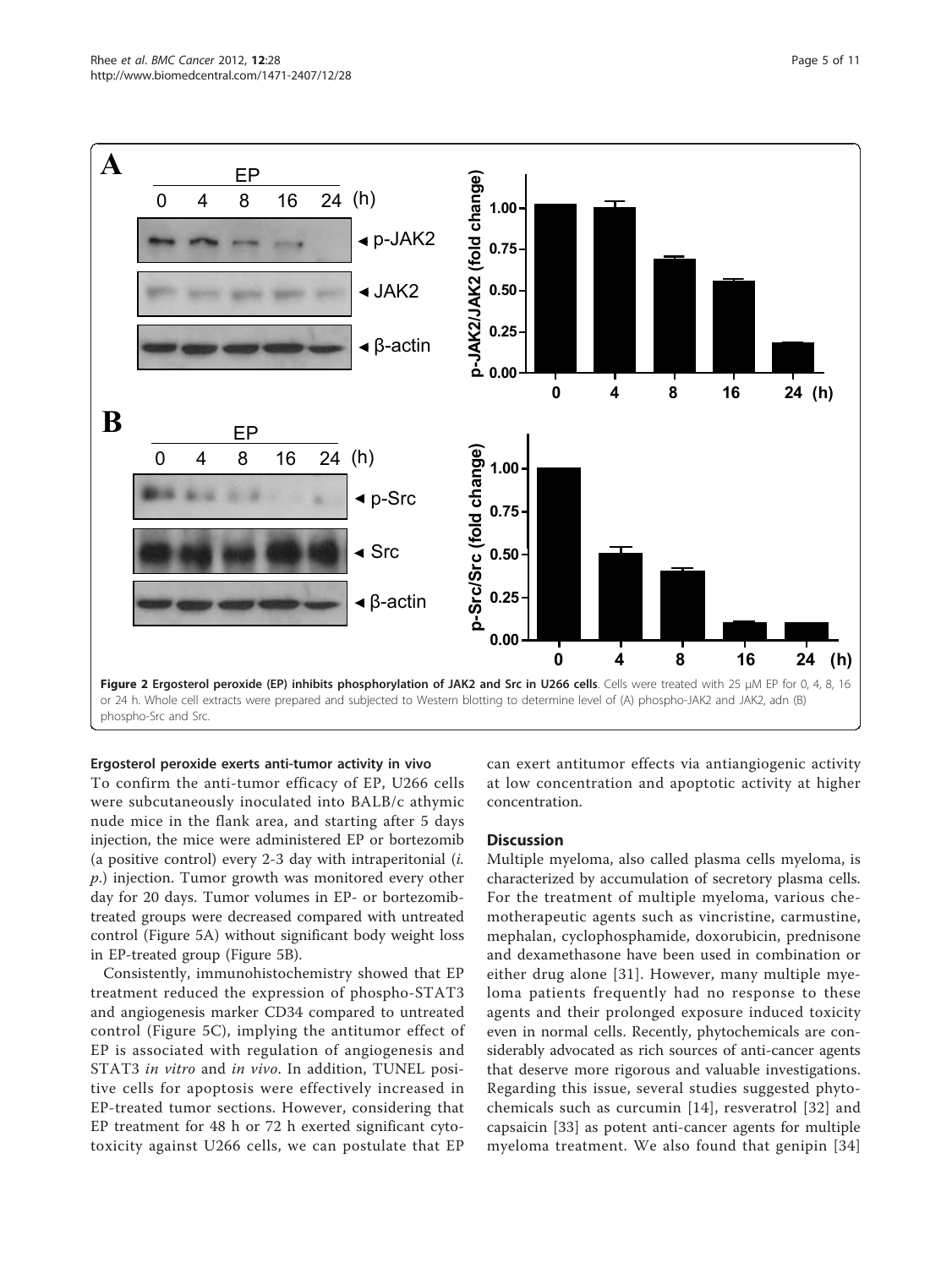<span id="page-5-0"></span>

or 25 μM) for 4 h (C). Whole cell extracts were prepared and subjected to Western blotting to determine SHP-1 expressoin. (D) Cells were treated with 25 μM EP for 0, 4, 8, 16 or 24 h. RT-PCR was performed to analyze mRNA expression of SHP-1. (E) Cells were treated with 25 μM EP for 4 h (left), or treated with 25 μM EP for 1 h followed by washing PBS to remove EP and resuspension in fresh medium (right). Western blotting was performed for SHP-1. (F) Cells were transiently transfected with either SHP-1 or scrambled siRNA (50 nM) for 48 h and then treated with 25 μM EP for 4 h. Western blotting was performed for phospho-STAT3 and STAT3.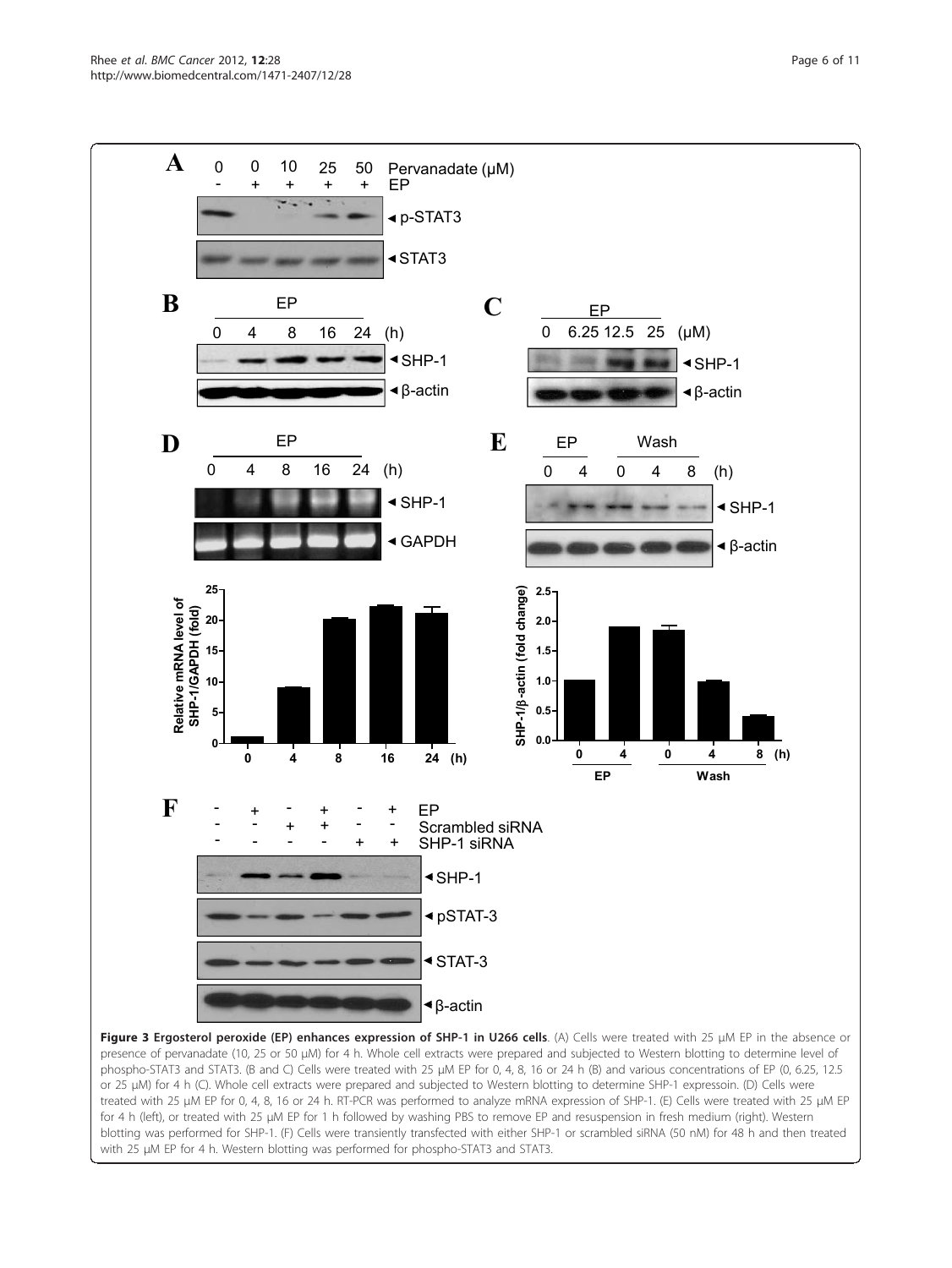<span id="page-6-0"></span>

experiment was repeated three times and all data were expressed as means  $\pm$  S.D. \*\*, p < 0.01 vs untreated control. (F) HUVECs were treated with VEGF (20 ng/ml) in the absence or presence of 25 μM EP. Western blotting was performed for phopho-STAT3 and STAT3.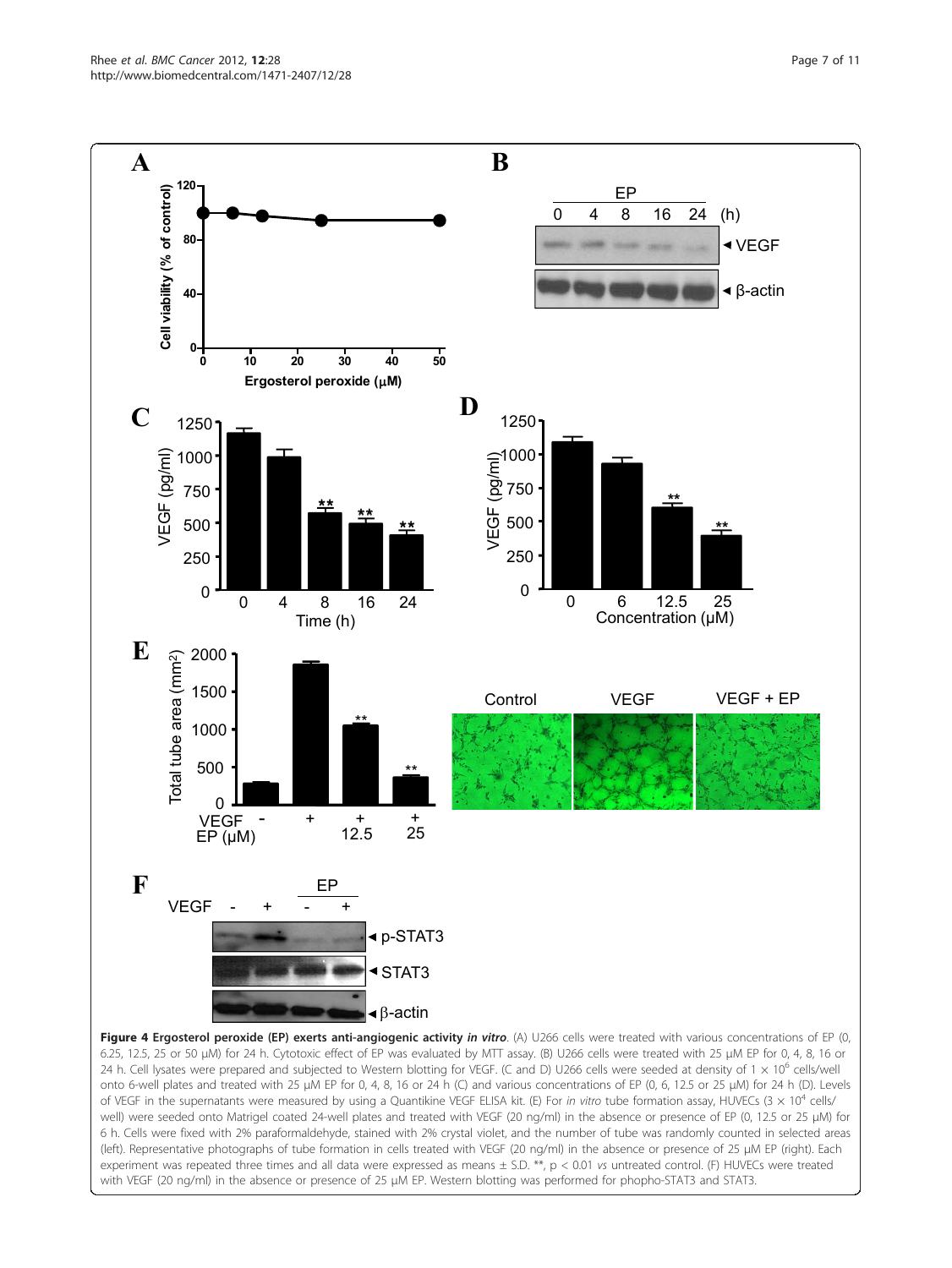<span id="page-7-0"></span>

Figure 5 Ergosterol peroxide (EP) exerts anti-tumor activity in vivo. Six-week-old female BALB/c athymic nude mice were subcutaneously injected in the flank area with  $2 \times 10^6$  cells of U266 in 100 µl of matrigel mixed PBS. Five days after inoculation, mice (n = 5/group) were each given every 2-3 day intraperitonial (i.p.) injection of EP at 100 mg/kg in 2% tween-80 or bortezomib at 0.25 mg/kg in PBS. Control mice were administered the solvent vehicle. Tumor volumes were measured every other day with caliper. (A) Body weight was measured every other day after administration of EP or bortezomib. (B) Tumor volume was calculated according to the formula  $V = 0.25a^2b$ , where a is the smallest superficial diameter and  $b$  is the largest superficial diameter. (C) Mice were killed on day 20 after cell inoculation, and tumors were immediately removed, fixed, embedded and sectioned at 4 μm for immunostaining of biomarkers. Representative photomicrographs of apoptosis detected by immunostaining of CD34, phospho-STAT3 and TUNEL at ×400, 200 and 100 of magnification, respectively. The sections were detected as DAB substrate staining (brown) and counterstained with Mayer's hematoxylin solution (right). Graphs show the CD34 index (angiogenesis), TUNEL index (apoptosis) and, pSTAT3 index in tumor sections. \*\*p < 0.01 and \*\*\*p < 0.001 compared with vehicle-treated control mice (left).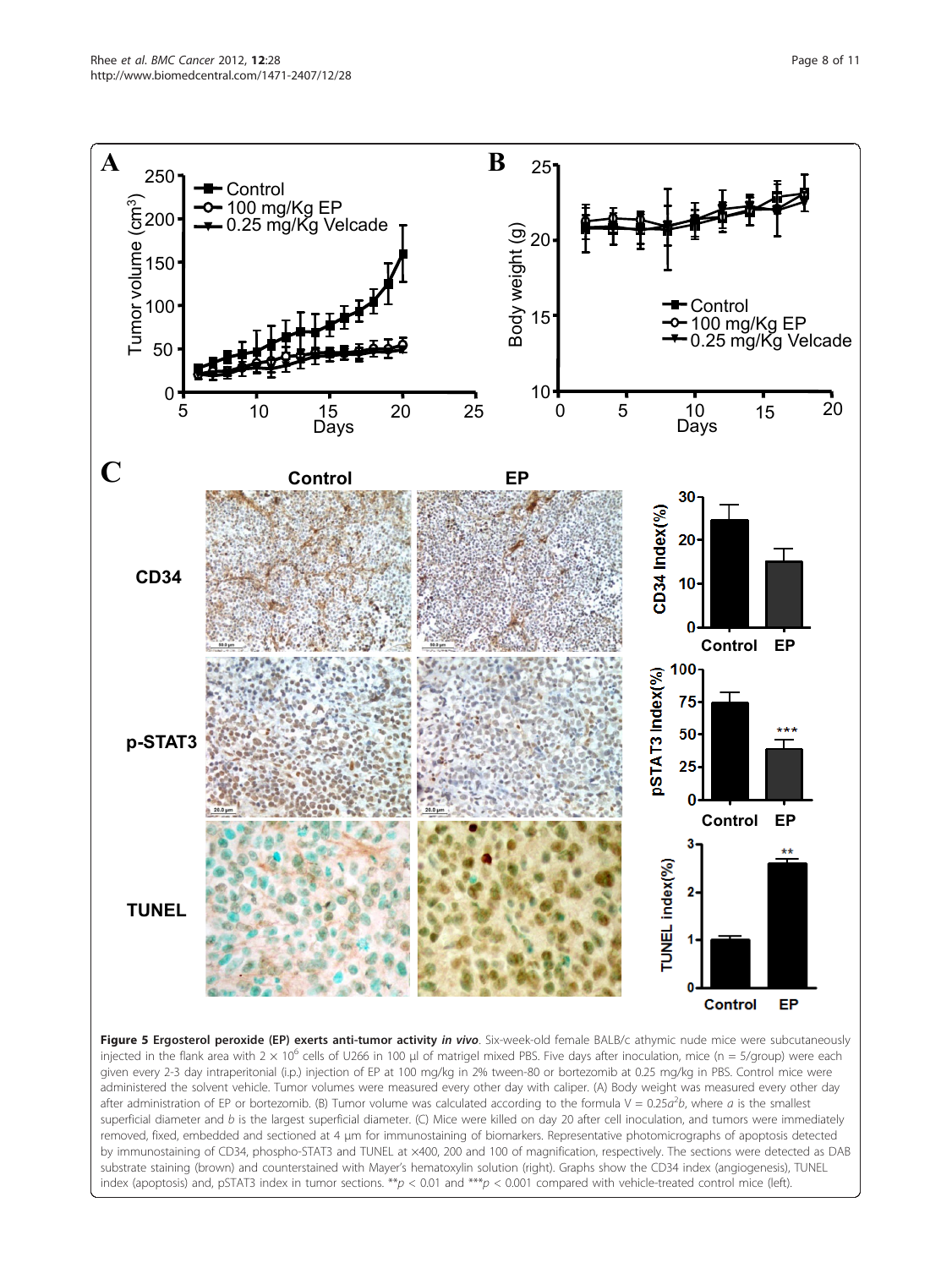and icariside II [[35\]](#page-9-0) could be applied for multiple myeloma therapy by inducing apoptosis and targeting the signaling molecules such as STAT3.

The STAT proteins were identified for the last decade as latent cytoplasmic transcription factors in response to all cytokine driven signaling [[15\]](#page-9-0). Seven mammalian STAT proteins such as STAT1, 2, 3, 4, 5a, 5b and 6 act as multifunctional mediators to regulate various cellular processes such as cell proliferation, differentiation, angiogenesis, and apoptosis [\[36\]](#page-9-0). Especially, STAT3 is constitutively activated in many human cancers, including prostate cancer [[37](#page-9-0)], breast cancer [[38](#page-9-0)], squamous cell carcinoma of the head and neck (SCCHN) [[39\]](#page-9-0), nasopharyngeal carcinoma and multiple myelomas [\[40](#page-9-0)]. Thus, STAT3 is considered as a valuable therapeutic target molecule for cancer treatment.

Ergosterol peroxide (EP) is a steroid derivative isolated from medicinal mushroom [[41\]](#page-10-0). Several studies reported anti-cancer activity of EP in various types of cancer cells. For instance, Russo and colleagues reported that EP attenuated cell growth and induced apoptosis in human prostate cancer LNCaP and DU-145 cells [[42](#page-10-0)]. Kobori and colleagues reported that EP suppressed inflammatory response in RAW264.7 macrophages and growth of HT29 colon adenocarcinoma cells [[43\]](#page-10-0). Also, Chen and colleagues suggested that EP from the fermentation mycelia of Ganoderma lucidum cultivated in the medium exerted the cytotoxic effect against Hep 3B cells [\[44](#page-10-0)]. In the present study, we found that EP exerts anti-cancer activity through the inhibition of angiogenesis by targeting the STAT3 signaling pathway in U266 cells in vitro and in vivo.

EP suppressed constitutive activation of STAT3 in U266, SCC4, DU145 and MDA-MB-231 cells. EP also inhibited the STAT3-DNA binding activity and the nuclear translocation of STAT3, suggesting that EP can prevent STAT3 activation at the transcriptional level. The inhibitory effect of EP on STAT3 activation was partly associated with the inhibition of upstream kinases JAK2 and Src by EP treatment. Furthermore, protein tyrosine phosphatases (PTPs) are known to be implicated in STAT3 signaling, including SHP-1 [[45\]](#page-10-0), SHP-2 [[46](#page-10-0)], PTEN [[47](#page-10-0)], SOCS-1 [[48\]](#page-10-0) and so on. Our results revealed that EP remarkably enhanced the expression of SHP-1 at levels of protein and mRNA. In contrast, EP had no significant effect on other PTPs such as SHP-2 and PTEN (data not shown). To confirm the significance of SHP-1, we utilized PTP inhibitor pervanadate or SHP-1 siRNA to block the expression of SHP-1. As expected, EP failed to inhibit STAT3 activation in the presence of pervanadate or SHP-1 siRNA, supporting that SHP-1 plays a critical role in dephoshophorylating STAT3 by EP in U266 cells.

Recently, Niu and colleagues reported that constitutive activity of STAT3 up-regulated VEGF expression and tumor angiogenesis [[49\]](#page-10-0). Wei and colleagues also reported that overexpression of constitutively activated mutant STAT3 sufficiently increased VEGF expression and tumor angiogenesis in vivo [[50](#page-10-0)]. In contrast, dominant negative STAT3 mutant inhibited VEGF expression as well as angiogenesis. Additionally, it is of interest that STAT3 activation by its upstream Src regulates VEGF mediated angiogenesis and conversely blocking STAT3 inhibits Src-induced VEGF expression [[51\]](#page-10-0). Consistently, in the present study, EP significantly prevented VEGFinduced phosphorylation of STAT3 as well as VEGFmediated tube formation in HUVECs, indicating antiangiogenic activity of EP by inhibiting STAT3 phosphorylation. Furthermore, we confirmed anti-tumor effect of EP in mouse xenograft tumor model. Consistent with the results of in vitro experiments, EP decreased U266 tumor growth as well as suppressed the expression levels of phospho-STAT3 and CD34 by immunohistochemistry. Although there are evidences that EP induces apoptosis at concentrations of 12.5-50 μM in LNCaP and DU-145 cells for 72 h  $[41,42,52]$  $[41,42,52]$  $[41,42,52]$ , in the current study, EP did not show any cytotoxicity against U266 cells for 24 h up to 50 μM. Actually, immunohistochemistry revealed that TUNEL positive cells were increased in EP treated tumor sections, implying that EP can exert anti-angiogenic activity at nontoxic concentrations and possibly induce apoptosis only after long term culture or at high doses. Thus, mechanism and pharmacokinetic studies with EP are still required in vitro and in vivo to elucidate the relationship between its anti-angiogenic and apoptotic activities at different doses in the near future

#### Conclusions

Our findings demonstrate that EP can exert antitumor activity in multiple myeloma U266 cells by anti-angiogenic activity targeting JAK2/STAT3 signaling pathway as a potent anti-cancer agent for multiple myeloma treatment.

#### Acknowledgements

This work was supported by the Korea Science and Engineering Foundation (KOSEF) grant funded by the Korea government (MEST) (No. 2011-0006220).

#### Author details

<sup>1</sup>Clinical Trial Institute, Dankook University, Chenan 330-714, South Korea. <sup>2</sup>College of Oriental Medicine, Kyung Hee University, Seoul 130-701, South Korea.

#### Authors' contributions

YHR SJJ and SHK SA designed the research studies; YHR, HJeL and HJuL carried out the experiments; YHR SJJ and SHK analyzed and interpreted the data; YHR SJJ and SHK wrote the draft of the manuscript. All authors read and approved the final manuscript.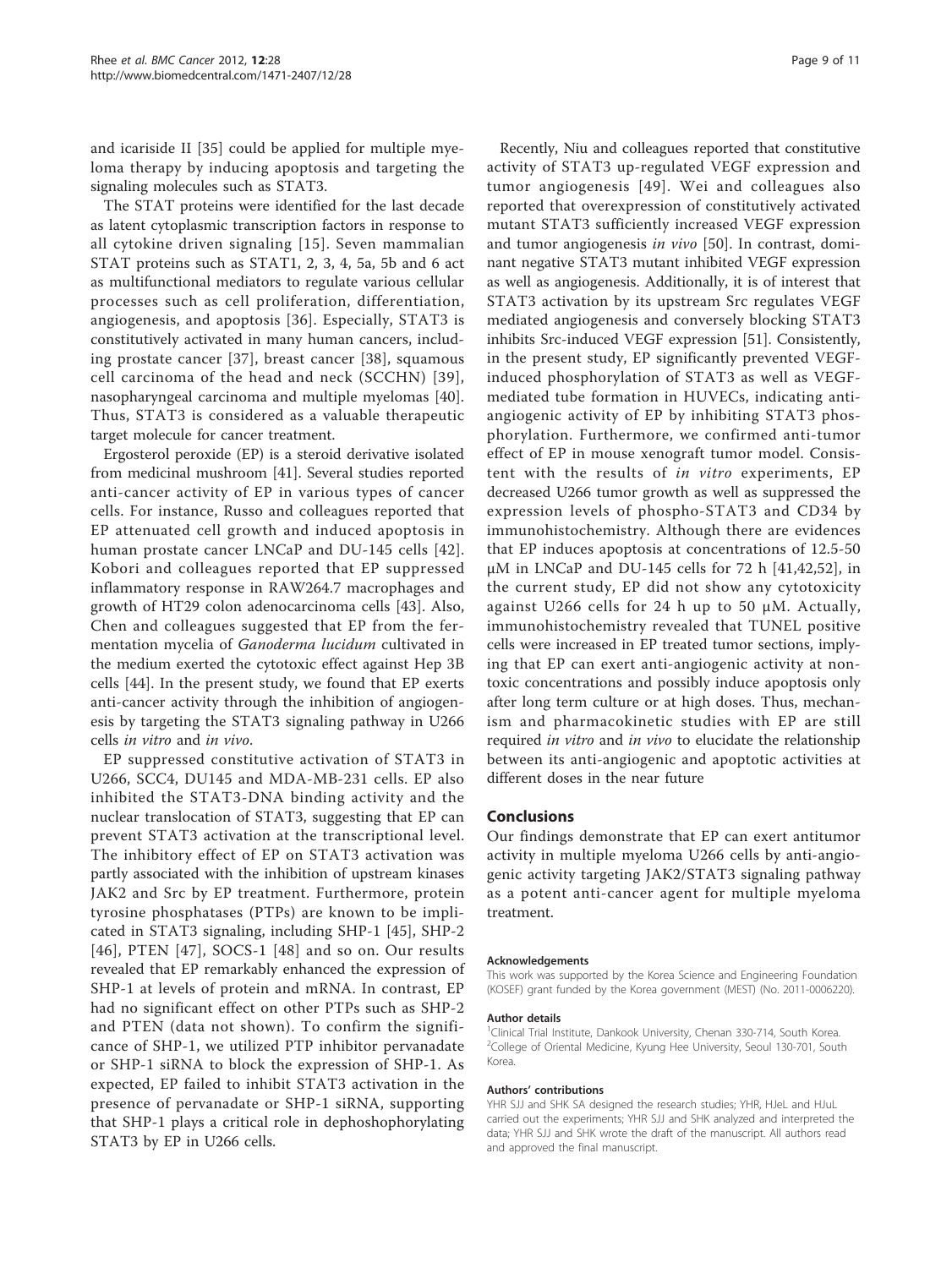#### <span id="page-9-0"></span>Competing interests

The authors declare that they have no competing interests.

Received: 8 July 2011 Accepted: 20 January 2012 Published: 20 January 2012

#### References

- 1. Kim DS, Baek NI, Oh SR, Jung KY, Lee IS, Kim JH, Lee HK: [Anticomplementary activity of ergosterol peroxide fromNaematoloma](http://www.ncbi.nlm.nih.gov/pubmed/18975152?dopt=Abstract) [fasciculare and reassignment of NMR data.](http://www.ncbi.nlm.nih.gov/pubmed/18975152?dopt=Abstract) Arch Pharm Res 1997, 20(3):201-205.
- 2. Piovano M, Guzman G, Garbarino JA, Chamy MC: The chemistry of Bacidia stipata (Lichens, Ascomycotina). Biochem System Ecol 1999, 27:663-664.
- 3. Arisawa M, Fujita A, Saga M, Fukumura H, Hayashi T, Shimizu M, Morita N: [Three new lanostanoids from Ganoderma lucidum.](http://www.ncbi.nlm.nih.gov/pubmed/3783158?dopt=Abstract) J Nat Prod 1986, 49(4):621-625.
- 4. Sgarbi DB, da Silva AJ, Carlos IZ, Silva CL, Angluster J, Alviano CS: [Isolation](http://www.ncbi.nlm.nih.gov/pubmed/9511231?dopt=Abstract) [of ergosterol peroxide and its reversion to ergosterol in the pathogenic](http://www.ncbi.nlm.nih.gov/pubmed/9511231?dopt=Abstract) [fungus Sporothrix schenckii.](http://www.ncbi.nlm.nih.gov/pubmed/9511231?dopt=Abstract) Mycopathologia 1997, 139(1):9-14.
- 5. Bok JW, Lermer L, Chilton J, Klingeman HG, Towers GH: [Antitumor sterols](http://www.ncbi.nlm.nih.gov/pubmed/10423860?dopt=Abstract) [from the mycelia of Cordyceps sinensis.](http://www.ncbi.nlm.nih.gov/pubmed/10423860?dopt=Abstract) Phytochemistry 1999, 51(7):891-898.
- 6. Lindequist U, Teuscher E, Wolf B, Volsgen A, Hoffmann S, Kutschabsky L, Franke P, Seefeldt R: [\[Isolation, characterization and structure elucidation](http://www.ncbi.nlm.nih.gov/pubmed/2748702?dopt=Abstract) [of a substance with immunosuppressive action from Tricholoma](http://www.ncbi.nlm.nih.gov/pubmed/2748702?dopt=Abstract) [populinum Lange\].](http://www.ncbi.nlm.nih.gov/pubmed/2748702?dopt=Abstract) Pharmazie 1989, 44(2):165.
- 7. Fujimoto H, Nakayama M, Nakayama Y, Yamazaki M: Isolation and characterization of immunosuppressive components of three mushrooms, Pisolithus tinctorius, Microporus flabelliformis and Lenzites betulina. Chem Pharm Bull (Tokyo) 1994, 42(3):694-697.
- Kreisel H, Lindequist U, Horak M: [Distribution, ecology, and](http://www.ncbi.nlm.nih.gov/pubmed/2220166?dopt=Abstract) [immunosuppressive properties of Tricholoma populinum](http://www.ncbi.nlm.nih.gov/pubmed/2220166?dopt=Abstract) [\(Basidiomycetes\).](http://www.ncbi.nlm.nih.gov/pubmed/2220166?dopt=Abstract) Zentralbl Mikrobiol 1990, 145(5):393-396.
- 9. Lindequist U, Lesnau A, Teuscher E, Pilgrim H: [\[The antiviral action of](http://www.ncbi.nlm.nih.gov/pubmed/2594833?dopt=Abstract) [ergosterol peroxide\].](http://www.ncbi.nlm.nih.gov/pubmed/2594833?dopt=Abstract) Pharmazie 1989, 44(8):579-580.
- 10. Yasukawa K, Akihisa T, Kanno H, Kaminaga T, Izumida M, Sakoh T, Tamura T, Takido M: [Inhibitory effects of sterols isolated from Chlorella vulgaris on](http://www.ncbi.nlm.nih.gov/pubmed/8860961?dopt=Abstract) [12-0-tetradecanoylphorbol-13-acetate-induced inflammation and tumor](http://www.ncbi.nlm.nih.gov/pubmed/8860961?dopt=Abstract) [promotion in mouse skin.](http://www.ncbi.nlm.nih.gov/pubmed/8860961?dopt=Abstract) Biol Pharm Bull 1996, 19(4):573-576.
- 11. Darnell JE Jr: [STATs and gene regulation.](http://www.ncbi.nlm.nih.gov/pubmed/9287210?dopt=Abstract) Science 1997,
- 277(5332):1630-1635. 12. Ihle JN: Cytokine receptor signalling. Nature 1995, , 377: 591-594.
- 13. Zhong Z, Wen Z, Darnell JE Jr: [Stat3: a STAT family member activated by](http://www.ncbi.nlm.nih.gov/pubmed/8140422?dopt=Abstract) [tyrosine phosphorylation in response to epidermal growth factor and](http://www.ncbi.nlm.nih.gov/pubmed/8140422?dopt=Abstract) [interleukin-6.](http://www.ncbi.nlm.nih.gov/pubmed/8140422?dopt=Abstract) Science 1994, 264(5155):95-98.
- 14. Bharti AC, Donato N, Aggarwal BB: [Curcumin \(diferuloylmethane\) inhibits](http://www.ncbi.nlm.nih.gov/pubmed/14500688?dopt=Abstract) [constitutive and IL-6-inducible STAT3 phosphorylation in human](http://www.ncbi.nlm.nih.gov/pubmed/14500688?dopt=Abstract) [multiple myeloma cells.](http://www.ncbi.nlm.nih.gov/pubmed/14500688?dopt=Abstract) J Immunol 2003, 171(7):3863-3871.
- 15. Buettner R, Mora LB, Jove R: [Activated STAT signaling in human tumors](http://www.ncbi.nlm.nih.gov/pubmed/11948098?dopt=Abstract) [provides novel molecular targets for therapeutic intervention.](http://www.ncbi.nlm.nih.gov/pubmed/11948098?dopt=Abstract) Clin Cancer Res 2002, 8(4):945-954.
- 16. Schreiner SJ, Schiavone AP, Smithgall TE: [Activation of STAT3 by the Src](http://www.ncbi.nlm.nih.gov/pubmed/12244095?dopt=Abstract) [family kinase Hck requires a functional SH3 domain.](http://www.ncbi.nlm.nih.gov/pubmed/12244095?dopt=Abstract) J Biol Chem 2002, 277(47):45680-45687.
- 17. Kim ES, Hong SY, Lee HK, Kim SW, An MJ, Kim TI, Lee KR, Kim WH, Cheon JH: [Guggulsterone inhibits angiogenesis by blocking STAT3 and](http://www.ncbi.nlm.nih.gov/pubmed/19020709?dopt=Abstract) [VEGF expression in colon cancer cells.](http://www.ncbi.nlm.nih.gov/pubmed/19020709?dopt=Abstract) Oncol Rep 2008, 20(6):1321-1327.
- 18. Lin CM, Shyu KG, Wang BW, Chang H, Chen YH, Chiu JH: [Chrysin](http://www.ncbi.nlm.nih.gov/pubmed/20443595?dopt=Abstract) [suppresses IL-6-induced angiogenesis via down-regulation of JAK1/](http://www.ncbi.nlm.nih.gov/pubmed/20443595?dopt=Abstract) [STAT3 and VEGF: an in vitro and in ovo approach.](http://www.ncbi.nlm.nih.gov/pubmed/20443595?dopt=Abstract) J Agric Food Chem 2010, 58(11):7082-7087.
- 19. Chen Z, Han ZC: [STAT3: a critical transcription activator in angiogenesis.](http://www.ncbi.nlm.nih.gov/pubmed/17457812?dopt=Abstract) Med Res Rev 2008, 28(2):185-200.
- 20. Krzyczkowskia W, Malinowska E, Suchocki P, Kleps J, Olejnik M, Herold F: Isolation and quantitative determination of ergosterol peroxide in various edible mushroom species. Food Chemistry 2009, 113(1):351-355.
- 21. Jaffe EA, Nachman RL, Becker CG, Minick CR: [Culture of human endothelial](http://www.ncbi.nlm.nih.gov/pubmed/4355998?dopt=Abstract) [cells derived from umbilical veins. Identification by morphologic and](http://www.ncbi.nlm.nih.gov/pubmed/4355998?dopt=Abstract) [immunologic criteria.](http://www.ncbi.nlm.nih.gov/pubmed/4355998?dopt=Abstract) J Clin Invest 1973, 52(11):2745-2756.
- 22. Yu CL, Meyer DJ, Campyell GS: [Enhanced DNA-binding activity of a stat3](http://www.ncbi.nlm.nih.gov/pubmed/7541555?dopt=Abstract) [regulated protein in cells transformed by the src oncoprotein.](http://www.ncbi.nlm.nih.gov/pubmed/7541555?dopt=Abstract) Science 1995, 269:81-83.
- 23. Grant DS, Kinsella JL, Fridman R, Auerbach R, Piasecki BA, Yamada Y, Zain M, Kleinman HK: [Interaction of endothelial cells with a laminin A chain](http://www.ncbi.nlm.nih.gov/pubmed/1280280?dopt=Abstract) [peptide \(SIKVAV\) in vitro and induction of angiogenic behavior in vivo.](http://www.ncbi.nlm.nih.gov/pubmed/1280280?dopt=Abstract) J Cell Physiol 1992, 153(3):614-625.
- 24. Ihle JN: [STATs: signal transducers and activators of transcription.](http://www.ncbi.nlm.nih.gov/pubmed/8608586?dopt=Abstract) Cell 1996, 84:331-334.
- 25. Oka T, Ouchida M, Koyama M, Ogama Y, Takada S, Nakatani Y, Tanaka T, Yoshino T, Hayashi K, Ohara N, et al: [Gene silencing of the tyrosine](http://www.ncbi.nlm.nih.gov/pubmed/12438221?dopt=Abstract) [phosphatase SHP1 gene by aberrant methylation in leukemias/](http://www.ncbi.nlm.nih.gov/pubmed/12438221?dopt=Abstract) [lymphomas.](http://www.ncbi.nlm.nih.gov/pubmed/12438221?dopt=Abstract) Cancer Res 2002, 62(22):6390-6394.
- 26. Han Y, Amin HM, Franko B, Frantz C, Shi X, Lai R: [Loss of SHP1 enhances](http://www.ncbi.nlm.nih.gov/pubmed/16825495?dopt=Abstract) [JAK3/STAT3 signaling and decreases proteosome degradation of JAK3](http://www.ncbi.nlm.nih.gov/pubmed/16825495?dopt=Abstract) [and NPM-ALK in ALK+ anaplastic large-cell lymphoma.](http://www.ncbi.nlm.nih.gov/pubmed/16825495?dopt=Abstract) Blood 2006, 108(8):2796-2803.
- 27. Wu C, Sun M, Liu L, Zhou GW: [The function of the protein tyrosine](http://www.ncbi.nlm.nih.gov/pubmed/12657462?dopt=Abstract) [phosphatase SHP-1 in cancer.](http://www.ncbi.nlm.nih.gov/pubmed/12657462?dopt=Abstract) Gene 2003, 306:1-12.
- 28. Wang Z, Luo F, Li L, Yang L, Hu D, Ma X, Lu Z, Sun L, Cao Y: [STAT3](http://www.ncbi.nlm.nih.gov/pubmed/20709526?dopt=Abstract) [activation induced by Epstein-Barr virus latent membrane protein1](http://www.ncbi.nlm.nih.gov/pubmed/20709526?dopt=Abstract) [causes vascular endothelial growth factor expression and cellular](http://www.ncbi.nlm.nih.gov/pubmed/20709526?dopt=Abstract) [invasiveness via JAK3 And ERK signaling.](http://www.ncbi.nlm.nih.gov/pubmed/20709526?dopt=Abstract) Eur J Cancer 2010, 46(16):2996-3006.
- 29. Yu H, Jove R: The STATs of cancer–[new molecular targets come of age.](http://www.ncbi.nlm.nih.gov/pubmed/14964307?dopt=Abstract) Nat Rev Cancer 2004, 4(2):97-105.
- 30. Ebrahem Q, Minamoto A, Hoppe G, Anand-Apte B, Sears JE: [Triamcinolone](http://www.ncbi.nlm.nih.gov/pubmed/17065510?dopt=Abstract) [acetonide inhibits IL-6- and VEGF-induced angiogenesis downstream of](http://www.ncbi.nlm.nih.gov/pubmed/17065510?dopt=Abstract) [the IL-6 and VEGF receptors.](http://www.ncbi.nlm.nih.gov/pubmed/17065510?dopt=Abstract) Invest Ophthalmol Vis Sci 2006, 47(11):4935-4941.
- 31. Haematology: [UmfBCfSi: Diagnosis and management of multiple](http://www.ncbi.nlm.nih.gov/pubmed/11736932?dopt=Abstract) [myeloma.](http://www.ncbi.nlm.nih.gov/pubmed/11736932?dopt=Abstract) Br J Haematol 2001, 115(3):522-540.
- 32. Bhardwaj A, Sethi G, Vadhan-Raj S, Bueso-Ramos C, Takada Y, Gaur U, Nair AS, Shishodia S, Aggarwal BB: [Resveratrol inhibits proliferation,](http://www.ncbi.nlm.nih.gov/pubmed/17164350?dopt=Abstract) [induces apoptosis, and overcomes chemoresistance through down](http://www.ncbi.nlm.nih.gov/pubmed/17164350?dopt=Abstract)[regulation of STAT3 and nuclear factor-kappaB-regulated antiapoptotic](http://www.ncbi.nlm.nih.gov/pubmed/17164350?dopt=Abstract) [and cell survival gene products in human multiple myeloma cells.](http://www.ncbi.nlm.nih.gov/pubmed/17164350?dopt=Abstract) Blood 2007, 109(6):2293-2302.
- 33. Bhutani M, Pathak AK, Nair AS, Kunnumakkara AB, Guha S, Sethi G, Aggarwal BB: [Capsaicin is a novel blocker of constitutive and interleukin-](http://www.ncbi.nlm.nih.gov/pubmed/17505005?dopt=Abstract)[6-inducible STAT3 activation.](http://www.ncbi.nlm.nih.gov/pubmed/17505005?dopt=Abstract) Clin Cancer Res 2007, 13(10):3024-3032.
- 34. Lee JC, Ahn KS, Jeong SJ, Jung JH, Kwon TR, Rhee YH, Kim SH, Kim SY, Yoon HJ, Zhu S, et al: Signal transducer and activator of transcription 3 pathway mediates genipin-induced apoptosis in U266 multiple myeloma cells. J Cell Biochem 2011.
- 35. Kim SH, Ahn KS, Jeong SJ, Kwon TR, Jung JH, Yun SM, Han I, Lee SG, Kim DK, Kang M, et al: [Janus activated kinase 2/signal transducer and](http://www.ncbi.nlm.nih.gov/pubmed/21172343?dopt=Abstract) [activator of transcription 3 pathway mediates icariside II-induced](http://www.ncbi.nlm.nih.gov/pubmed/21172343?dopt=Abstract) [apoptosis in U266 multiple myeloma cells.](http://www.ncbi.nlm.nih.gov/pubmed/21172343?dopt=Abstract) Eur J Pharmacol 2011, 654(1):10-16.
- 36. Zhang DW, Cheng Y, Wang NL, Zhang JC, Yang MS, Yao XS: [Effects of total](http://www.ncbi.nlm.nih.gov/pubmed/17482445?dopt=Abstract) [flavonoids and flavonol glycosides from Epimedium koreanum Nakai on](http://www.ncbi.nlm.nih.gov/pubmed/17482445?dopt=Abstract) [the proliferation and differentiation of primary osteoblasts.](http://www.ncbi.nlm.nih.gov/pubmed/17482445?dopt=Abstract) Phytomedicine 2008, 15(1-2):55-61.
- 37. Mora LB, Buettner R, Seigne J, Diaz J, Ahmad N, Garcia R, Bowman T, Falcone R, Fairclough R, Cantor A, et al: [Constitutive activation of Stat3 in](http://www.ncbi.nlm.nih.gov/pubmed/12438264?dopt=Abstract) [human prostate tumors and cell lines: direct inhibition of Stat3 signaling](http://www.ncbi.nlm.nih.gov/pubmed/12438264?dopt=Abstract) [induces apoptosis of prostate cancer cells.](http://www.ncbi.nlm.nih.gov/pubmed/12438264?dopt=Abstract) Cancer Res 2002, 62(22):6659-6666.
- 38. Dolled-Filhart M, Camp RL, Kowalski DP, Smith BL, Rimm DL: [Tissue](http://www.ncbi.nlm.nih.gov/pubmed/12576423?dopt=Abstract) [microarray analysis of signal transducers and activators of transcription](http://www.ncbi.nlm.nih.gov/pubmed/12576423?dopt=Abstract) [3 \(Stat3\) and phospho-Stat3 \(Tyr705\) in node-negative breast cancer](http://www.ncbi.nlm.nih.gov/pubmed/12576423?dopt=Abstract) [shows nuclear localization is associated with a better prognosis.](http://www.ncbi.nlm.nih.gov/pubmed/12576423?dopt=Abstract) Clin Cancer Res 2003, 9(2):594-600.
- 39. Nagpal JK, Mishra R, Das BR: [Activation of Stat-3 as one of the early](http://www.ncbi.nlm.nih.gov/pubmed/12015764?dopt=Abstract) [events in tobacco chewing-mediated oral carcinogenesis.](http://www.ncbi.nlm.nih.gov/pubmed/12015764?dopt=Abstract) Cancer 2002, 94(9):2393-2400.
- 40. Hsiao JR, Jin YT, Tsai ST, Shiau AL, Wu CL, Su WC: [Constitutive activation of](http://www.ncbi.nlm.nih.gov/pubmed/12865928?dopt=Abstract) [STAT3 and STAT5 is present in the majority of nasopharyngeal](http://www.ncbi.nlm.nih.gov/pubmed/12865928?dopt=Abstract) [carcinoma and correlates with better prognosis.](http://www.ncbi.nlm.nih.gov/pubmed/12865928?dopt=Abstract) Br J Cancer 2003, 89(2):344-349.